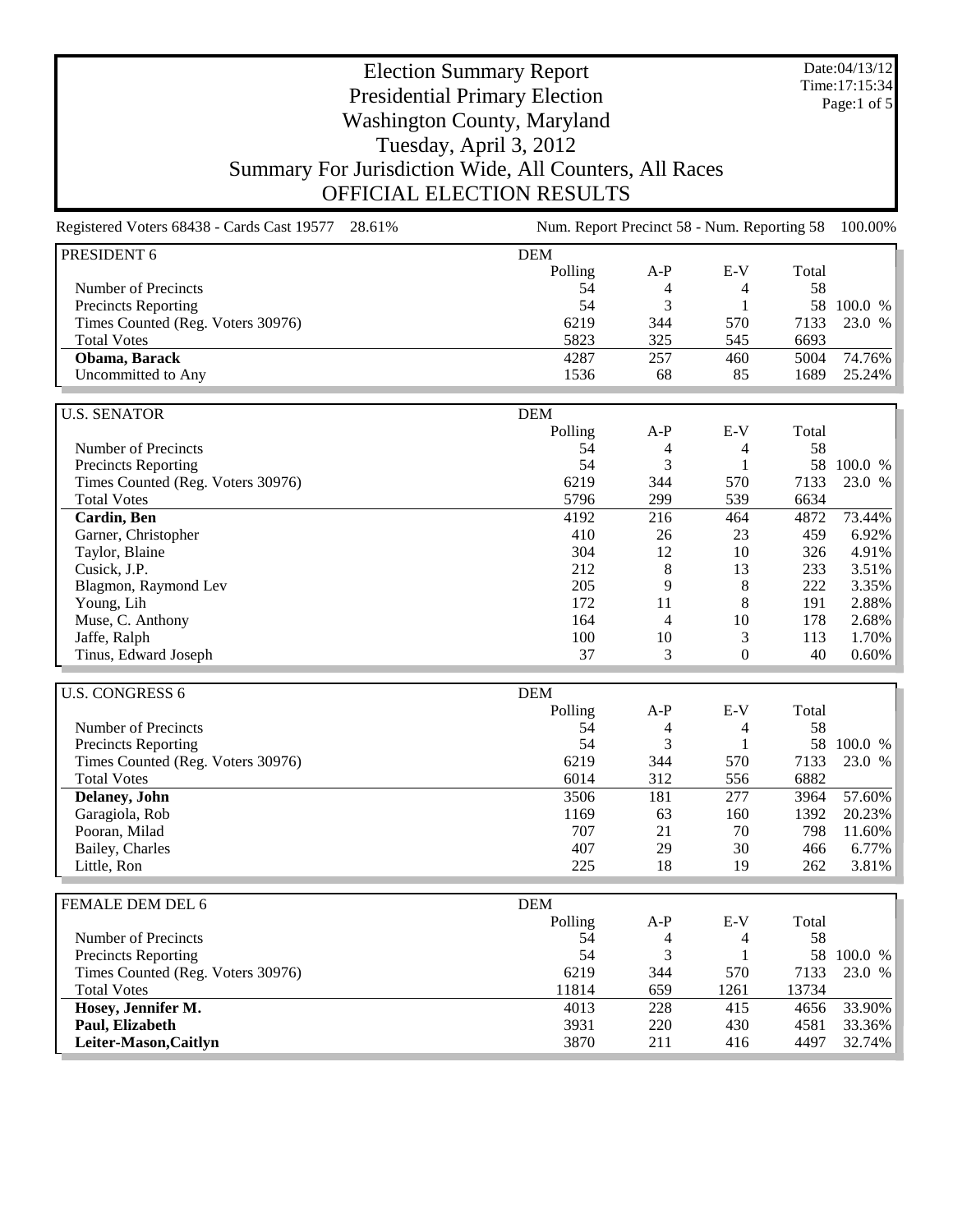Date:04/13/12 Time:17:15:34 Page:2 of 5

## Election Summary Report Presidential Primary Election Washington County, Maryland Tuesday, April 3, 2012 Summary For Jurisdiction Wide, All Counters, All Races OFFICIAL ELECTION RESULTS

Registered Voters 68438 - Cards Cast 19577 28.61% Num. Report Precinct 58 - Num. Reporting 58 100.00% MALE DEM DEL/ALT 6 DEM Polling A-P E-V Total Number of Precincts 58 and 58 54 4 58 Precincts Reporting 54 3 1 58 100.0 % Times Counted (Reg. Voters 30976) 6219 344 570 7133 23.0 % Total Votes 11854 655 1262 13771 **Grim, Brian K.**<br> **Grim, Brian K.**<br> **Glater, Thomas G.**<br> **Glater, Thomas G.**<br> **Glater, Thomas G.**<br> **C.**<br> **C.**<br> **C.**<br> **C.**<br> **C.**<br> **C.**<br> **C.**<br> **C.**<br> **C.**<br> **C.**<br> **C.**<br> **C.**<br> **C.**<br> **C.**<br> **C.**<br> **C.**<br> **C.**<br> **C.**<br> **C.**<br> **C.**<br> **C. Slater, Thomas G.** 3977 219 **Sesma, Michael A.** 3784 210 404 4398 31.94% MAYOR OF HAGERSTOWN HG
DEM Polling A-P E-V Total Number of Precincts<br>
Precincts Reporting<br>
18 4 4 22<br>
18 3 1 22 100.0 % Precincts Reporting 18 3 1 22 100.0 %<br>
Times Counted (Reg. Voters 8912) 1665 117 193 1975 22.2 % Times Counted (Reg. Voters 8912) Total Votes 1171 99 146 1416 **Gysberts, David S.** 1171 99 146 1416 100.00% HAGERSTOWN COUNCIL HG DEM Polling A-P E-V Total Number of Precincts<br>
Precincts Reporting<br>
18 4 4 22<br>
18 3 1 22 100.0 % Precincts Reporting 18 3 1 22 100.0 %<br>
Times Counted (Reg. Voters 8912) 1665 117 193 1975 22.2 % Times Counted (Reg. Voters 8912) 1665 117 Total Votes 5251 357 652 6260 **Aleshire, Kristin B.** 1239 88 151 1478 23.61% **Metzner, Lewis C.** 1081 69 136 1286 20.54% **Nigh, Penny** 1012 112 1199 19.15% **Breichner, William 18.83%**<br> **Brubaker, Martin 17.86%**<br> **Brubaker, Martin** 17.86% **Brubaker, Martin** PRESIDENT 6 REP Polling A-P E-V Total Number of Precincts 58 54 4 58 Precincts Reporting 54 3 1 58 100.0 % Times Counted (Reg. Voters 37462) 11181 459 804 12444 33.2 %<br>
Total Votes 11088 445 799 12332 Total Votes 11088 445 799 12332 **Romney, Mitt and Romney, Mitt 1646** 217 396 5259 42.65% Santorum, Rick 4092 138 243 4473 36.27% Gingrich, Newt 1296 46 84 1426 11.56% Paul, Ron 887 27 64 978 7.93% Perry, Rick 2 72 0.58% Huntsman, Jon 55 10 4 69 0.56% Roemer, Buddy 6.32% Karger, Fred 12 0 3 15 0.12%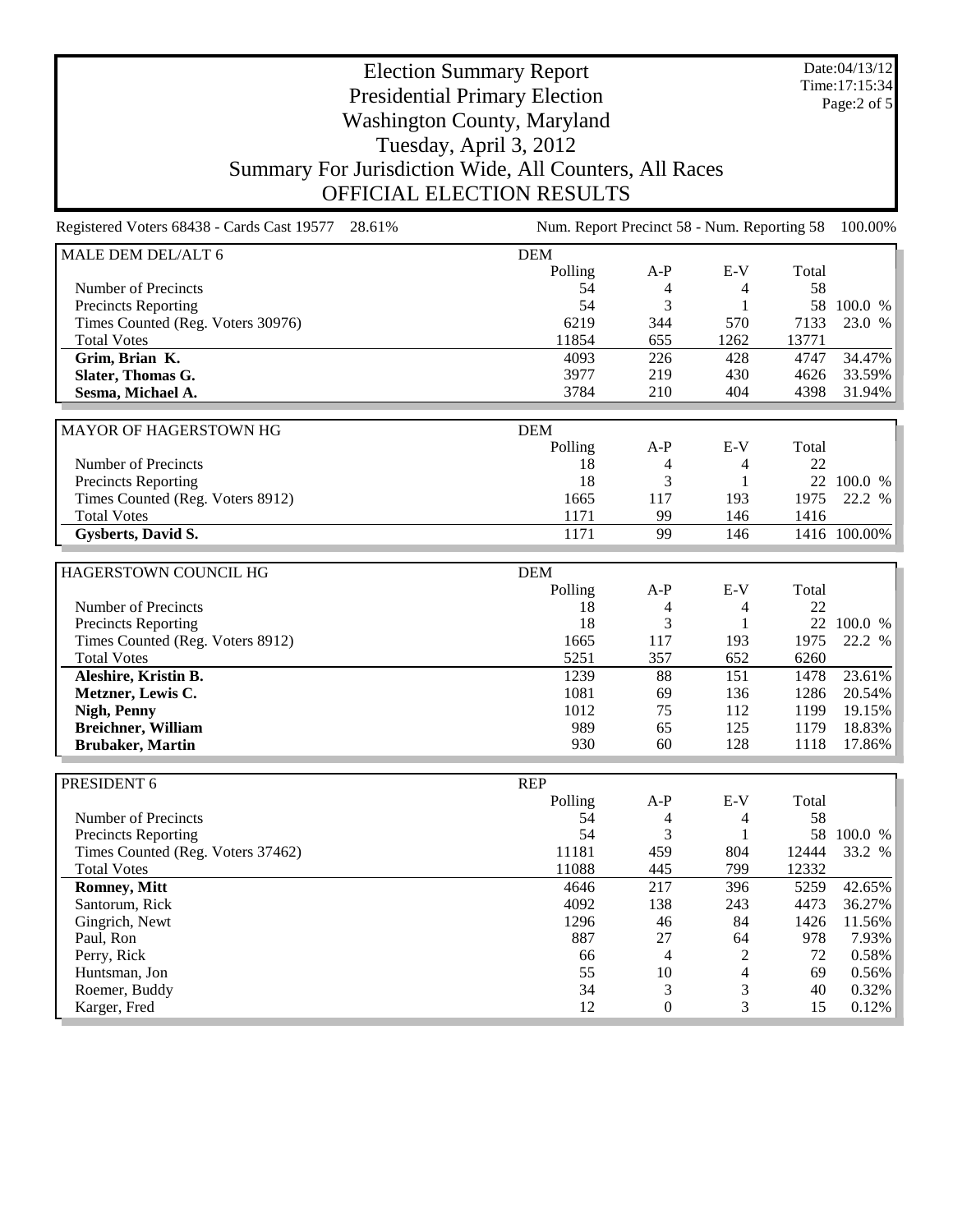Date:04/13/12 Time:17:15:34 Page:3 of 5

## Election Summary Report Presidential Primary Election Washington County, Maryland Tuesday, April 3, 2012 Summary For Jurisdiction Wide, All Counters, All Races OFFICIAL ELECTION RESULTS

Registered Voters 68438 - Cards Cast 19577 28.61% Num. Report Precinct 58 - Num. Reporting 58 100.00% U.S. SENATOR REP Polling A-P E-V Total Number of Precincts<br>
Precincts Reporting<br>
Sa 3 1 58 100.0 % Precincts Reporting 54 3 1 Times Counted (Reg. Voters 37462) 11181 459 804 12444 33.2 % Total Votes 9021 336 619 9976 **Bongino, Daniel John** 3338 68 233 3639 36.48% Douglas, Richard J<br>
2404 90 146 2640 26.46% Douglas, Richard J Alexander, Joseph 737 35 58 830 8.32% Hoover, Rick 638 52 60 750 7.52% Kimble, John B. 5.04% Broadus, Robert 128 17 22 467 4.68%<br>
Vaughn, Corrogan R. (1990) 14 5 378 3.79% Vaughn, Corrogan R. (2012) 14 15 378 3.79% 14 15 378 3.79% 14 5 378 3.79% 14 5 378 3.79% 15 378 3.79% 15 378 3.79% Jones, David Mark II Capps, William T. Jr 279 15 23 317 3.18% Vaeth, Brian Charles 77 8 7 92 0.92% U.S. CONGRESS 6 REP Polling A-P E-V Total Number of Precincts<br>
Precincts Reporting<br>
Sa 3 1 58 100.0 % Precincts Reporting 54 3 1 58 100.0 %<br>Times Counted (Reg. Voters 37462) 11181 459 804 12444 33.2 % Times Counted (Reg. Voters 37462) 11181 459 804 12444 Total Votes 10895 434 780 12109 **Bartlett, Roscoe G.** 6502 **5064 222** 316 5602 46.26% Brinkley, David R. 1915 67 169 2151 17.76%<br>Afzali, Kathy 1564 40 99 1703 14.06% Afzali, Kathy 1564 1564 1699 1703 14.06% Krysztoforski, J. 1041 27 93 1161 9.59% Rippeon, Brandon 480 19 52 551 4.55% Coblentz, Robert Phi 401 23 20 444 3.67%

Ficker, Robin 238 19 25 282 2.33% James, Peter 215 1.78% and the set of the set of the set of the 192 17 6 215 1.78%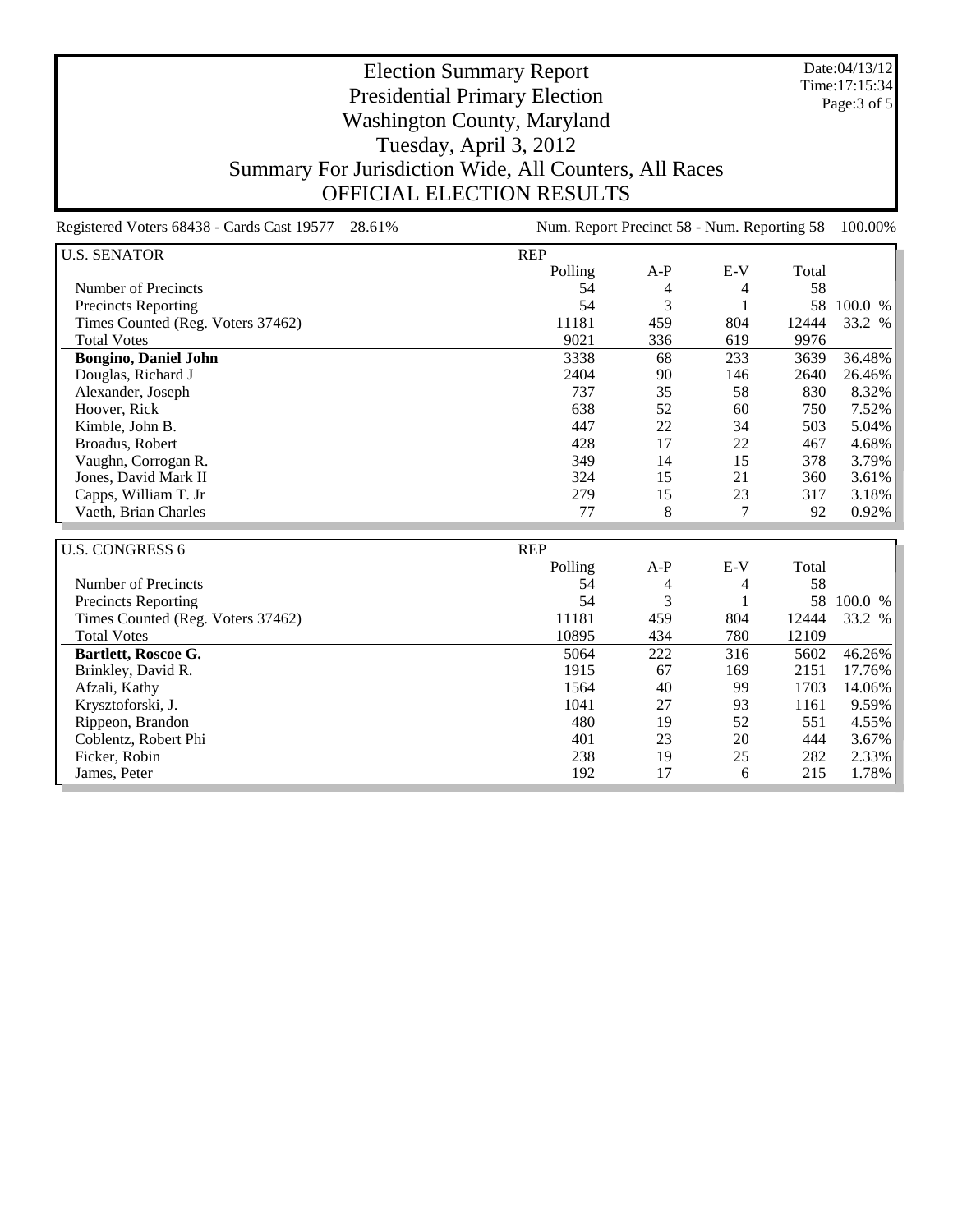Date:04/13/12 Time:17:15:34 Page:4 of 5

## Election Summary Report Presidential Primary Election Washington County, Maryland Tuesday, April 3, 2012 Summary For Jurisdiction Wide, All Counters, All Races OFFICIAL ELECTION RESULTS

Registered Voters 68438 - Cards Cast 19577 28.61% Num. Report Precinct 58 - Num. Reporting 58 100.00% REPORTED A TELECATER 6

| KEP DELEGATES 6                   | <b>KFL</b> |       |       |       |         |
|-----------------------------------|------------|-------|-------|-------|---------|
|                                   | Polling    | $A-P$ | $E-V$ | Total |         |
| Number of Precincts               | 54         | 4     | 4     | 58    |         |
| Precincts Reporting               | 54         | 3     |       | 58    | 100.0 % |
| Times Counted (Reg. Voters 37462) | 11181      | 459   | 804   | 12444 | 33.2 %  |
| <b>Total Votes</b>                | 27036      | 1103  | 2046  | 30185 |         |
| Hough, Michael                    | 4575       | 207   | 405   | 5187  | 17.18%  |
| <b>Butscher, Brenda</b>           | 4256       | 200   | 375   | 4831  | 16.00%  |
| Sanchez, Ignacio E.               | 3808       | 181   | 341   | 4330  | 14.34%  |
| Crowley, Daniel F. C              | 2188       | 75    | 120   | 2383  | 7.89%   |
| Green, Stella                     | 1908       | 72    | 102   | 2082  | 6.90%   |
| Mooney, Eulalia M                 | 1831       | 51    | 105   | 1987  | 6.58%   |
| Laird, Jason B.                   | 1295       | 39    | 94    | 1428  | 4.73%   |
| Wigfield, Darren S.               | 1275       | 44    | 89    | 1408  | 4.66%   |
| Barth, Bob                        | 1218       | 58    | 85    | 1361  | 4.51%   |
| Joglekar, Jasraj                  | 1035       | 32    | 71    | 1138  | 3.77%   |
| Shade, Jacob                      | 941        | 38    | 79    | 1058  | 3.51%   |
| Tippett, Thomas M.                | 936        | 41    | 72    | 1049  | 3.48%   |
| Stankov, Beatriz M.               | 495        | 15    | 43    | 553   | 1.83%   |
| Davis, John M.                    | 504        | 25    | 23    | 552   | 1.83%   |
| Darrow, Sylvia J.                 | 418        | 16    | 18    | 452   | 1.50%   |
| Stankov, Deian G.                 | 353        | 9     | 24    | 386   | 1.28%   |

| <b>REP ALTERNATES 6</b>           | <b>REP</b> |                |       |       |         |
|-----------------------------------|------------|----------------|-------|-------|---------|
|                                   | Polling    | $A-P$          | $E-V$ | Total |         |
| Number of Precincts               | 54         | 4              | 4     | 58    |         |
| Precincts Reporting               | 54         | 3              |       | 58    | 100.0 % |
| Times Counted (Reg. Voters 37462) | 11181      | 459            | 804   | 12444 | 33.2 %  |
| <b>Total Votes</b>                | 24330      | 990            | 1904  | 27224 |         |
| Kerns, Marilee E.                 | 5077       | 230            | 425   | 5732  | 21.05%  |
| Smith, C. Paul                    | 4944       | 223            | 404   | 5571  | 20.46%  |
| Wang, Josephine J.                | 4200       | 191            | 377   | 4768  | 17.51%  |
| Dillard, Christopher              | 1968       | 64             | 119   | 2151  | 7.90%   |
| Riley, Patrick W.                 | 1794       | 69             | 122   | 1985  | 7.29%   |
| Clough, Candice S.                | 1746       | 59             | 117   | 1922  | 7.06%   |
| Phillips, Al                      | 1714       | 54             | 110   | 1878  | 6.90%   |
| Umbel, Ruth Hinebaug              | 1057       | 38             | 96    | 1191  | 4.37%   |
| Owen-Williams, Adol               | 504        | 20             | 29    | 553   | 2.03%   |
| Abdo, Ayman                       | 469        | 15             | 36    | 520   | 1.91%   |
| Lozupone, Jabette                 | 446        | 15             | 39    | 500   | 1.84%   |
| Huang, Qian                       | 411        | 12             | 30    | 453   | 1.66%   |
|                                   |            |                |       |       |         |
| MAYOR OF HAGERSTOWN HG            | <b>REP</b> |                |       |       |         |
|                                   | Polling    | $A-P$          | $E-V$ | Total |         |
| Number of Precincts               | 18         | 4              | 4     | 22    |         |
| Precincts Reporting               | 18         | $\overline{3}$ |       | 22    | 100.0 % |
| Times Counted (Reg. Voters 6592)  | 1802       | 111            | 174   | 2087  | 31.7 %  |
| <b>Total Votes</b>                | 1654       | 93             | 158   | 1905  |         |
| Bruchey, Robert E.                | 954        | 55             | 93    | 1102  | 57.85%  |
| Caron, Brian D.                   | 700        | 38             | 65    | 803   | 42.15%  |